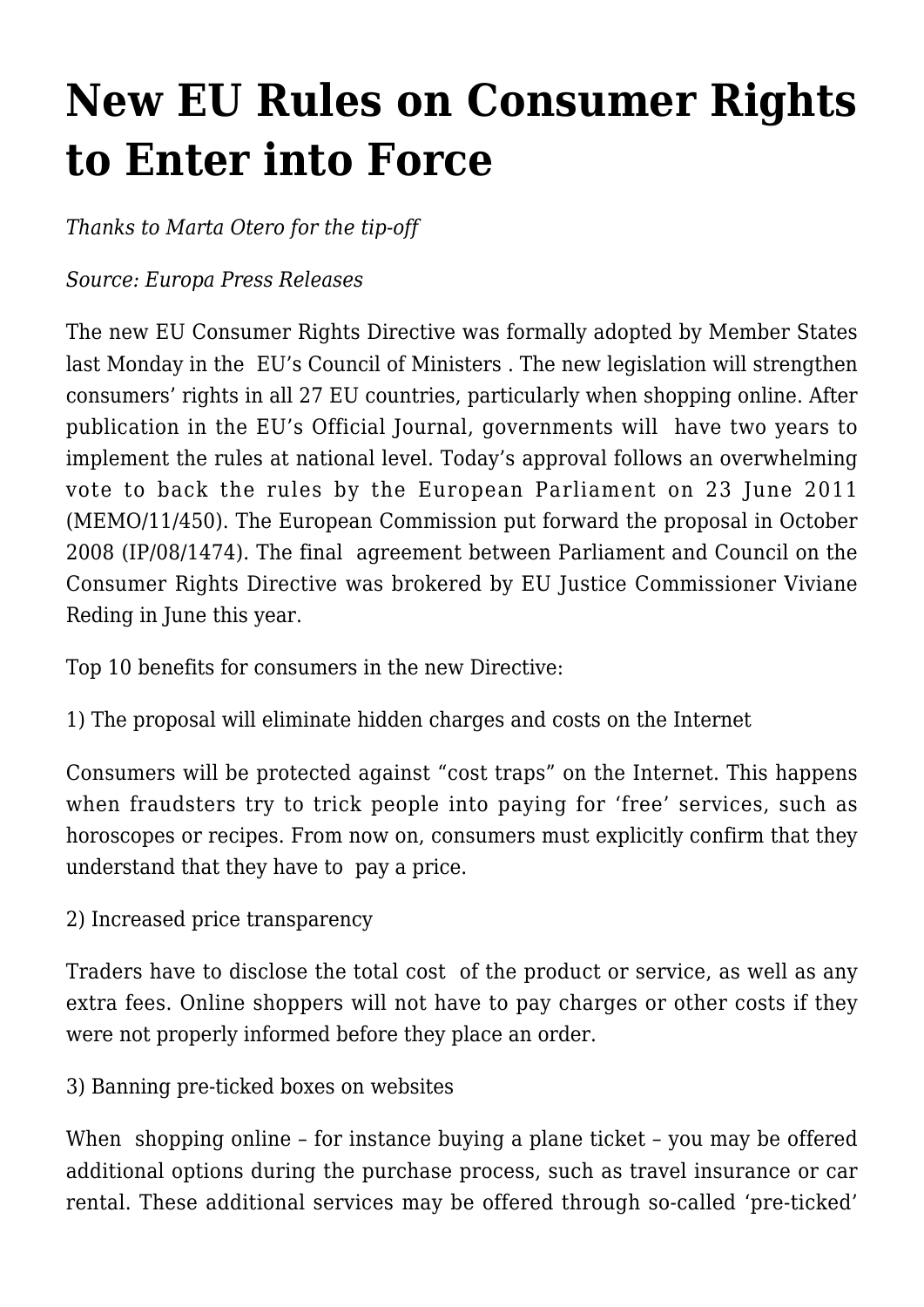boxes. Consumers are currently often forced to untick those boxes if they do not want these extra services. With the new Directive, pre-ticked boxes will be banned across the European Union.

4) 14 Days to change your mind on a purchase

The period under which consumers can withdraw from a sales contract is extended to 14 calendar days (compared to seven days legally prescribed by EU law today). This means that consumers can return the goods for whatever reason if they change their minds.

- Extra protection for lack of information: When a seller hasn't clearly informed the customer about the withdrawal right, the return period will be extended to a year.
- Consumers will also be protected and enjoy a right of withdrawal for solicited visits, such as when a trader called beforehand and pressed the consumer to agree to a visit. In addition, a distinction no longer needs to be made between solicited and unsolicited visits; circumvention of the rules will thus be prevented.
- The right of withdrawal is extended to online auctions, such as eBay though goods bought in auctions can only be returned when bought from a professional seller.
- The withdrawal period will start from the moment the consumer receives the goods, rather than at the time of conclusion of the contract, which is currently the case. The rules will apply to internet, phone and mail order sales, as well as to sales outside shops, for example on the consumer's doorstep, in the street, at a Tupperware party or during an excursion organised by the trader.

## 5) Better refund rights

Traders must refund consumers for the product within 14 days of the withdrawal. This includes the costs of delivery. In general, the trader will bear the risk for any damage to goods during transportation, until the consumer takes possession of the goods.

6) Introduction of an EU-wide model withdrawal form

Consumers will be provided with a model withdrawal form which they can (but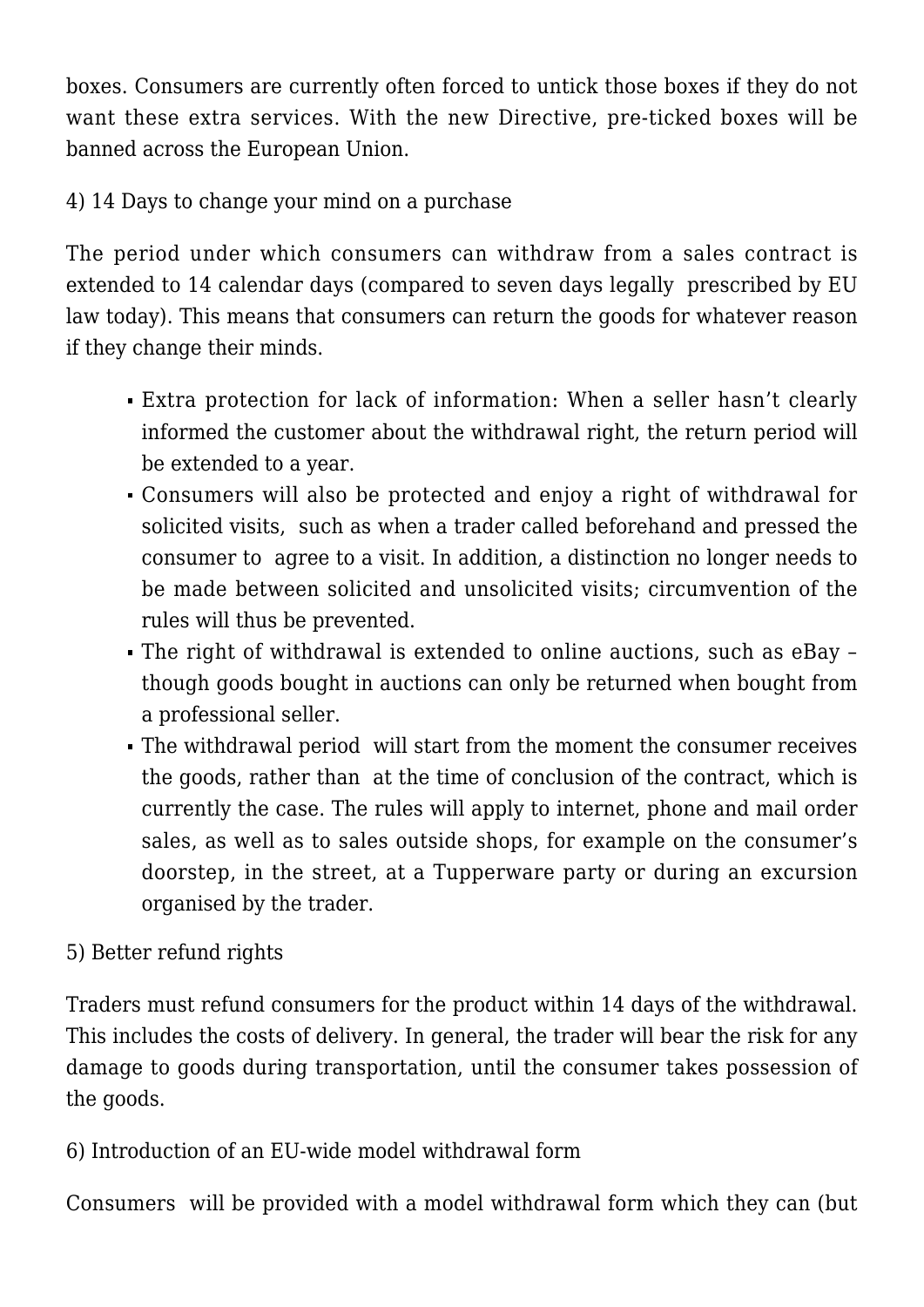are not obliged to) use if they change their mind and wish to withdraw from a contract concluded at a distance or at the doorstep. This will make it easier and faster to withdraw, wherever you have concluded a contract in the EU.

7) Eliminating surcharges for the use of credit cards and hotlines

Traders will not be able to charge consumers more for paying by credit card (or other means of payment) than what it actually costs the trader to offer such means of payment. Traders who operate telephone hotlines allowing the consumer to contact them in relation to the contract will not be able charge more than the basic telephone rate for the telephone calls.

8 ) Clearer information on who pays for returning goods

If traders want the consumer to bear the cost of returning goods after they change their mind, they have to clearly inform consumers about that beforehand, otherwise they have to pay for the return themselves. Traders must clearly give at least an estimate of the maximum costs of returning bulky goods bought by internet or mail order, such as a sofa, before the purchase, so consumers can make an informed choice before deciding from whom to buy.

9) Better consumer protection in relation to digital products

Information on digital content will also have to be clearer, including about its compatibility with hardware and software and the application of any technical protection measures, for example limiting the right for the consumers to make copies of the content. Consumers will have a right to withdraw from purchases of digital content, such as music or video downloads, but only up until the moment the actual downloading process begins.

10) Common rules for businesses will make it easier for them to trade all over Europe.

These include:

A single set of core rules for distance contracts (sales by phone, post or internet) and off-premises contracts (sales away from a company's premises, such as in the street or the doorstep) in the European Union, creating a level playing field and reducing transaction costs for cross-border traders, especially for sales by internet.